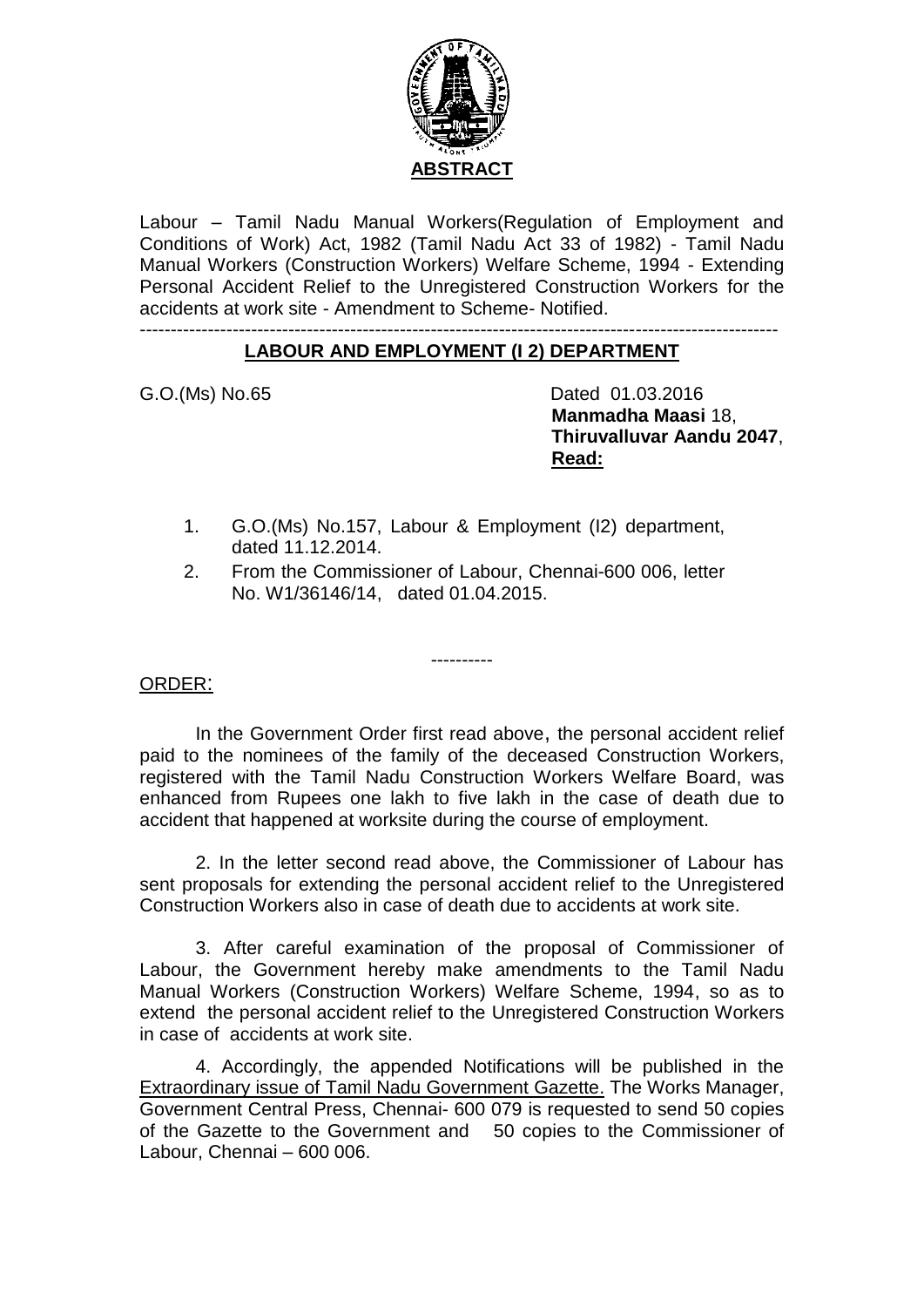5. The Secretary to Government, Tamil Development and Information (Translations) Department, Secretariat, Chennai-600 009 is requested to send the Tamil translation of the Notifications to the Works Manager, Government Central Press, Chennai - 600 079 for the publication in Tamil Nadu Government Gazette.

(By Order of the Governor)

 KUMAR JAYANT, Principal Secretary to Government

To

The Works Manager, Government Central Press, Chennai- 600 079. (2 Copies) (for publication of the notification in the Tamil Nadu Government Gazette)

The Secretary to Government, Tamil Development and Information (Translations) Department, Chennai-600 009. (2 Copies)

The Commissioner of Labour, Chennai-600 006.

The Secretary, Tamil Nadu Construction Workers Welfare Board, Chennai-600 034.

# **Copy to:**

The Law Department, Chennai-600 009.

The Finance Department, Chennai-600 009.

The Chief Minister's Office, Chennai-600 009.

The Senior Personal Assistant to Minister for Rural Industries Labour,

Milk and Diary Development, Chennai- 600 009.

The Private Secretary to the Principal Secretary to Government, Labour and Employment Department, Chennai-600 009.

SF/SC for file.

//Forwarded By Order//

 $659 \cdot 60 \cdot 619$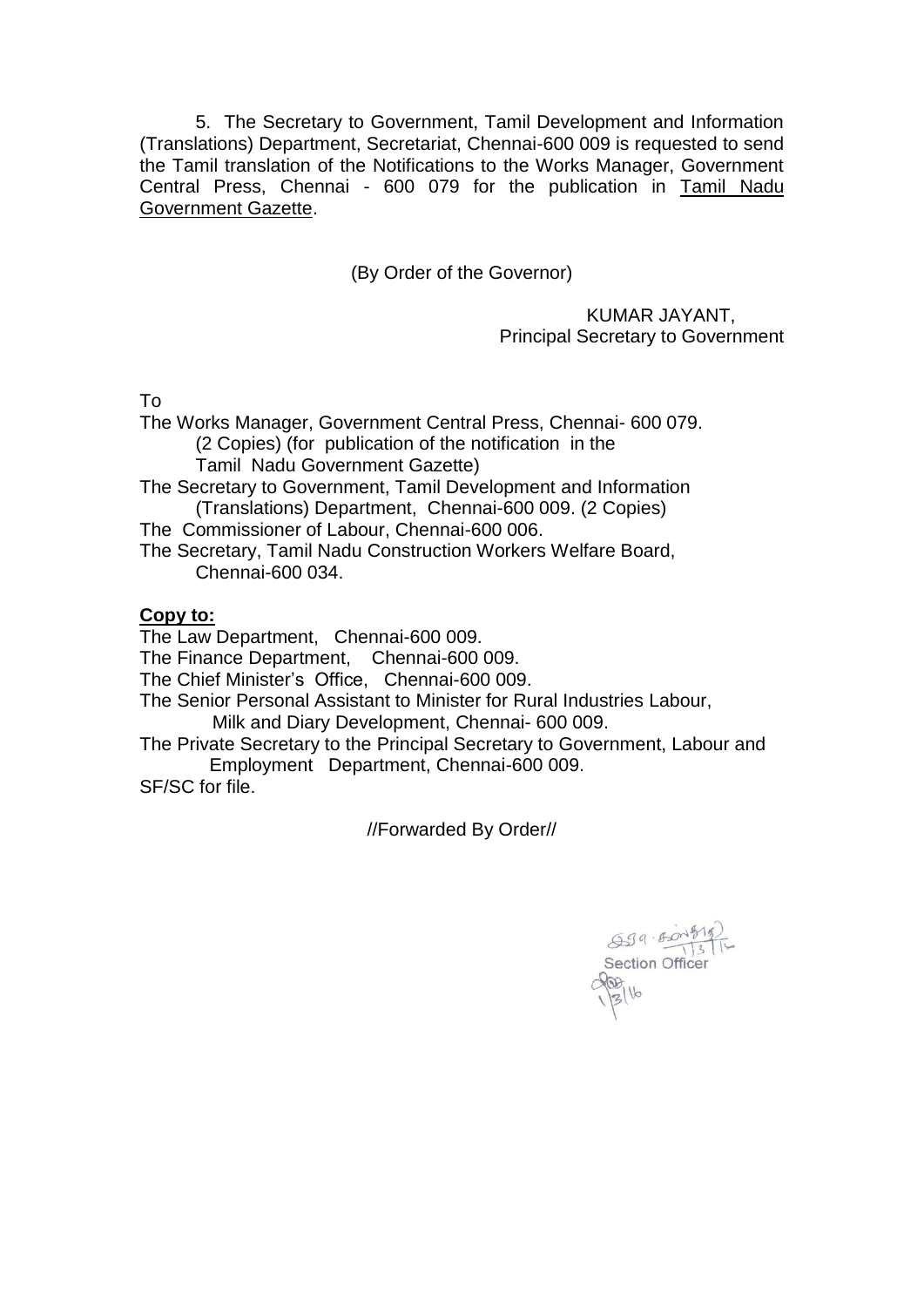# **APPENDIX. NOTIFICATION.**

In exercise of the powers conferred by section 4 of the Tamil Nadu Manual Workers (Regulation of Employment and Conditions of Work) Act, 1982 (Tamil Nadu Act 33 of 1982), the Governor of Tamil Nadu, after consultation with the Advisory Committee, hereby makes the following amendment to the Tamil Nadu Manual Workers (Construction Workers) Welfare Scheme, 1994, namely :-

#### **AMENDMENT.**

In the said Scheme,-

(1) for clause 11, the following clauses shall be substituted namely:-

#### **"11.** *Personal Accident Relief for the Accidents at Work Site.-*

**(1)** All manual workers when met with an accident are eligible for Personal Accident Relief and where the accident results in death, their nominees are eligible for Personal Accident Relief.

**Explanation.**- For the purpose of this clause, "accident" means any bodily injury or death or loss of limbs or loss of sight resulting to a manual worker solely and directly from accident arising out of and in the course of his employment but does not include any intentional self injury, suicide, attempted suicide, injury caused while under the influence of intoxicating liquor or drugs or caused by insanity or resulting from the commission of any breach of the law, or rules, regulations or instructions applicable, from time to time.

(2) The risk covered by the Personal Accident Relief scheme and the amount of compensation payable shall be as follows:-

| (a  | Death                                                                                                                                                                                                                             | Rs. 5,00,000 |
|-----|-----------------------------------------------------------------------------------------------------------------------------------------------------------------------------------------------------------------------------------|--------------|
| (b) | Loss or actual physical separation of or total<br>and irrecoverable loss of use of:-<br>(i) both hands; or<br>(ii) both feet; or<br>(iii) one hand and one foot; or<br>(iv) total and irrecoverable loss of sight in both<br>eyes | Rs. 1,00,000 |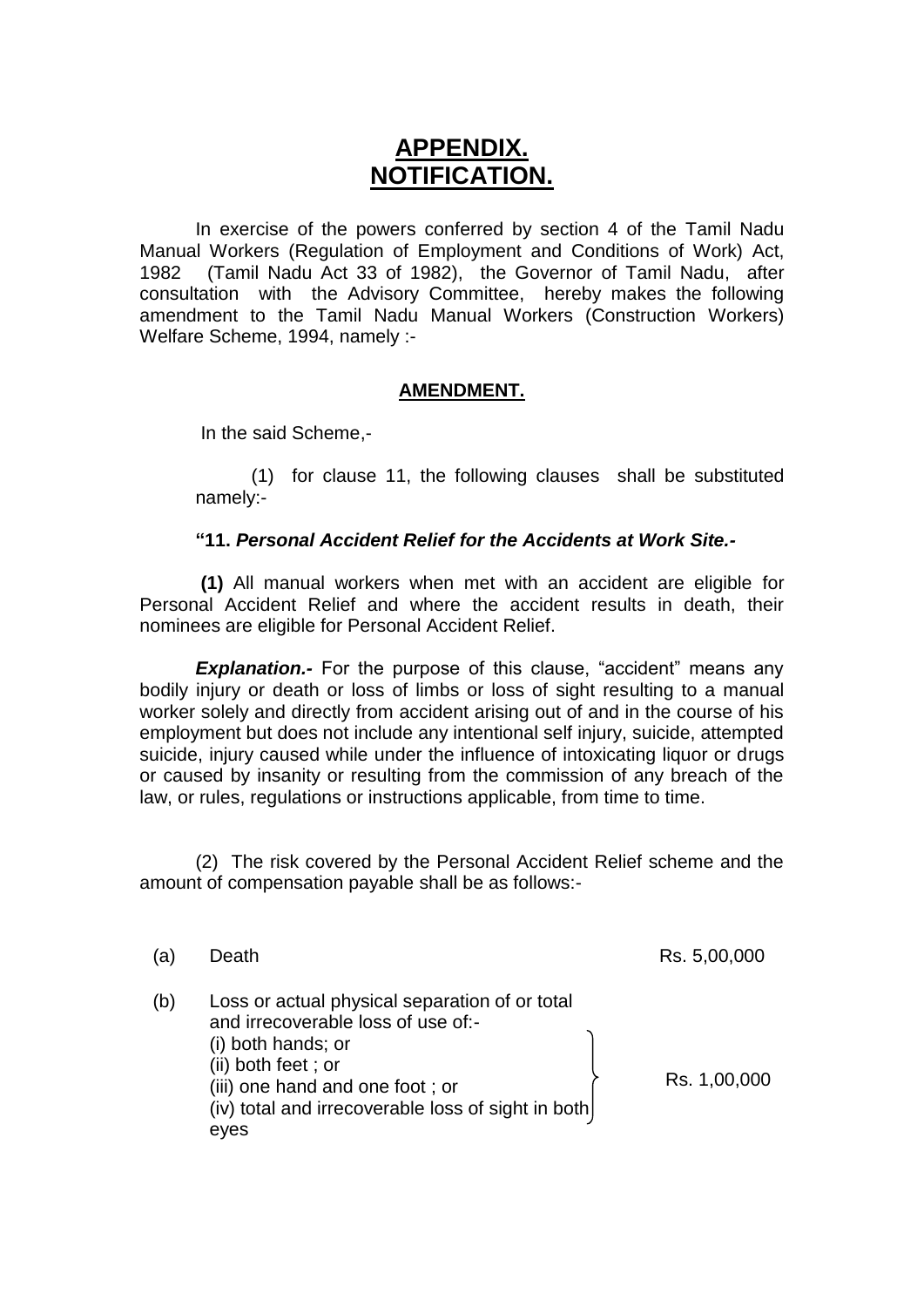| (c) | Loss or actual physical separation of, or total<br>and irrecoverable loss of use of:-<br>$(i)$ one hand; or<br>(ii) one foot ; or<br>(iii) total and irrecoverable loss of sight of one<br>eye | Rs. 50,000                                                                                          |
|-----|------------------------------------------------------------------------------------------------------------------------------------------------------------------------------------------------|-----------------------------------------------------------------------------------------------------|
| (d) | Permanent total disablement from injuries other<br>than those specified in items (b) and (c) above                                                                                             | Rs. 1,00,000                                                                                        |
| (e) | Permanent partial disablement as specified in<br>column (1) of the Table below                                                                                                                 | At the rate<br>specified in the<br>corresponding<br>entry in column<br>$(2)$ of the<br>Table below: |

# **THE TABLE.**

| <b>Nature of disablement</b> |                                               |                                 | <b>Compensation in percentage</b> |  |  |
|------------------------------|-----------------------------------------------|---------------------------------|-----------------------------------|--|--|
|                              |                                               | to be applied on Rs.1,00,000/-) |                                   |  |  |
| (1)                          |                                               |                                 | (2)                               |  |  |
|                              |                                               |                                 | per cent.                         |  |  |
| (i)                          | Loss of toes.                                 | All                             | 20                                |  |  |
|                              |                                               | Great both                      | 5                                 |  |  |
|                              |                                               | Phalanges                       |                                   |  |  |
|                              |                                               | <b>Great one Phalanx</b>        | $\overline{2}$                    |  |  |
|                              |                                               | Other than great, if            |                                   |  |  |
|                              |                                               | more than one toe               | 1                                 |  |  |
|                              |                                               | lost each                       |                                   |  |  |
| (ii)                         | Loss of hearing                               | <b>Both ears</b>                | 50                                |  |  |
| (iii)                        | Loss of hearing                               | One ear                         | 15                                |  |  |
| (iv)                         | Loss of four fingers and<br>thumb of one hand |                                 | 40                                |  |  |
| (v)                          | Loss of four fingers                          |                                 | 35                                |  |  |
| (vi)                         | Loss of thumb                                 | <b>Both Phalanges</b>           | 25                                |  |  |
| (vii)                        | Loss of index finger                          | <b>Three Phalanges</b>          | 10                                |  |  |
|                              |                                               | <b>Two Phalanges</b>            | 8                                 |  |  |
|                              |                                               | One Phalanx                     | $\overline{4}$                    |  |  |
| (viii)                       | Loss of middle finger                         | <b>Three Phalanges</b>          | 6                                 |  |  |
|                              |                                               | <b>Two Phalanges</b>            | $\overline{\mathcal{A}}$          |  |  |
|                              |                                               | <b>One Phalanx</b>              | $\overline{2}$                    |  |  |
| (ix)                         | Loss of finger                                | <b>Three Phalanges</b>          | $\overline{5}$                    |  |  |
|                              |                                               | <b>Two Phalanges</b>            | $\overline{\mathbf{4}}$           |  |  |
|                              |                                               | One Phalanx                     | $\overline{2}$                    |  |  |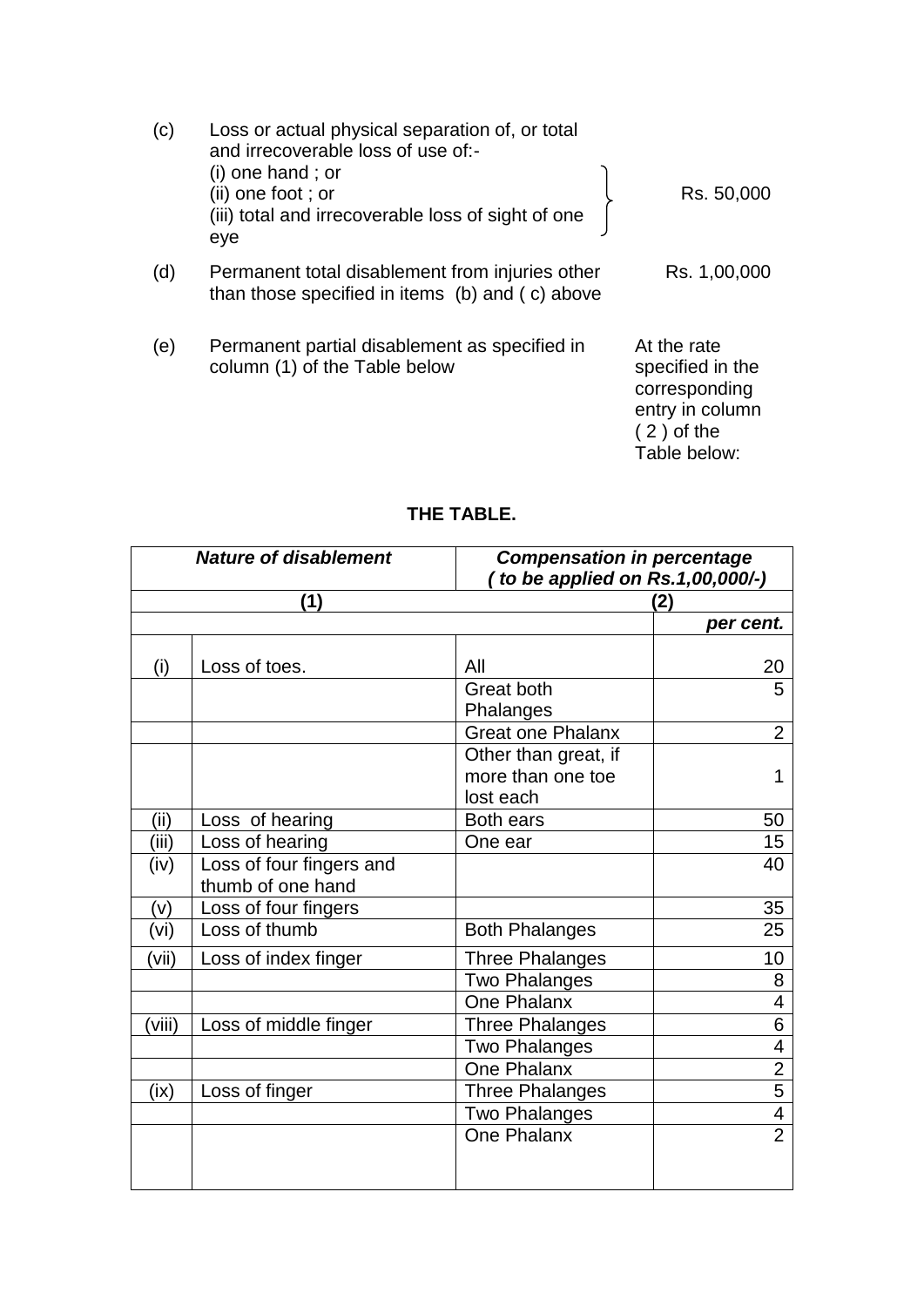| X)    | Loss of little finger                                | <b>Three Phalanges</b> |                                            |
|-------|------------------------------------------------------|------------------------|--------------------------------------------|
|       |                                                      | <b>Two Phalanges</b>   | っ                                          |
|       |                                                      | One Phalanx            |                                            |
| (xi   | Loss of Metacarpals                                  |                        |                                            |
|       | 1st or $2^{nd}$                                      | (additional)           | ◠                                          |
|       | $3^{\text{rd}}$ , 4 <sup>th</sup> or $5^{\text{th}}$ | (additional)           |                                            |
| (xii) | Any other permanent partial<br>disablement           |                        | percentage as<br>assessed by<br>the Doctor |

(3) *Claim.-* (a) Immediately upon the happening of any accident while in pursuit of his employment resulting in death at work site, the employer shall send reports to the Labour Officer (Social Security Scheme), Assistant Director (Building and Other Construction Workers), Directorate of Industrial Safety and Health of the respective district and to the Police in Form B in Schedule II of such occurrence of the accident.

(b) In case of death of a manual worker at work site specified in item a of sub -clause (2), the claim shall be made in Form B -1 in Schedule II in Duplicate to the Labour Officer (Social Security Scheme) of the respective district:

Provided that first information report, legal heir certificate, death certificate, and postmortem certificate issued by an authority who is competent to issue such certificate or any other documents called for by the Labour Officer (Social Security Scheme) of the respective district shall be produced by the claimant.

(c) The Labour Officer (Social Security Scheme) of the respective district shall examine every application of death at worksite in accordance with the provisions of this clause and shall send the application along with detailed reports of District Collector and Assistant Director (Building and Other Construction Workers), Directorate of Industrial Safety and Health of the respective district, to the Commissioner of Labour to accord permission. The decision of the Commissioner of Labour shall be final. Once the claim application is approved by the Commissioner of Labour then the Labour Officer (Social Security Scheme) of the respective district shall sanction the compensation to the claimant.

(d) Immediately upon the happening of any accident while in pursuit of his employment resulting in loss of limbs or loss of sight, the employer shall send a report to the Labour Officer (Social Security Scheme) and Assistant Director (Building and Other Construction Workers), Directorate of Industrial Safety and Health of the respective district and to the Police in Form B in Schedule II of such occurrence of the accident. In any other case, the report of the accident may be sent to the Labour Officer (Social Security Scheme) and Assistant Director (BOCW), Directorate of Industrial Safety and Health of the respective district by the injured worker or a representative of a trade union of the employment concerned. The Labour Officer (Social Security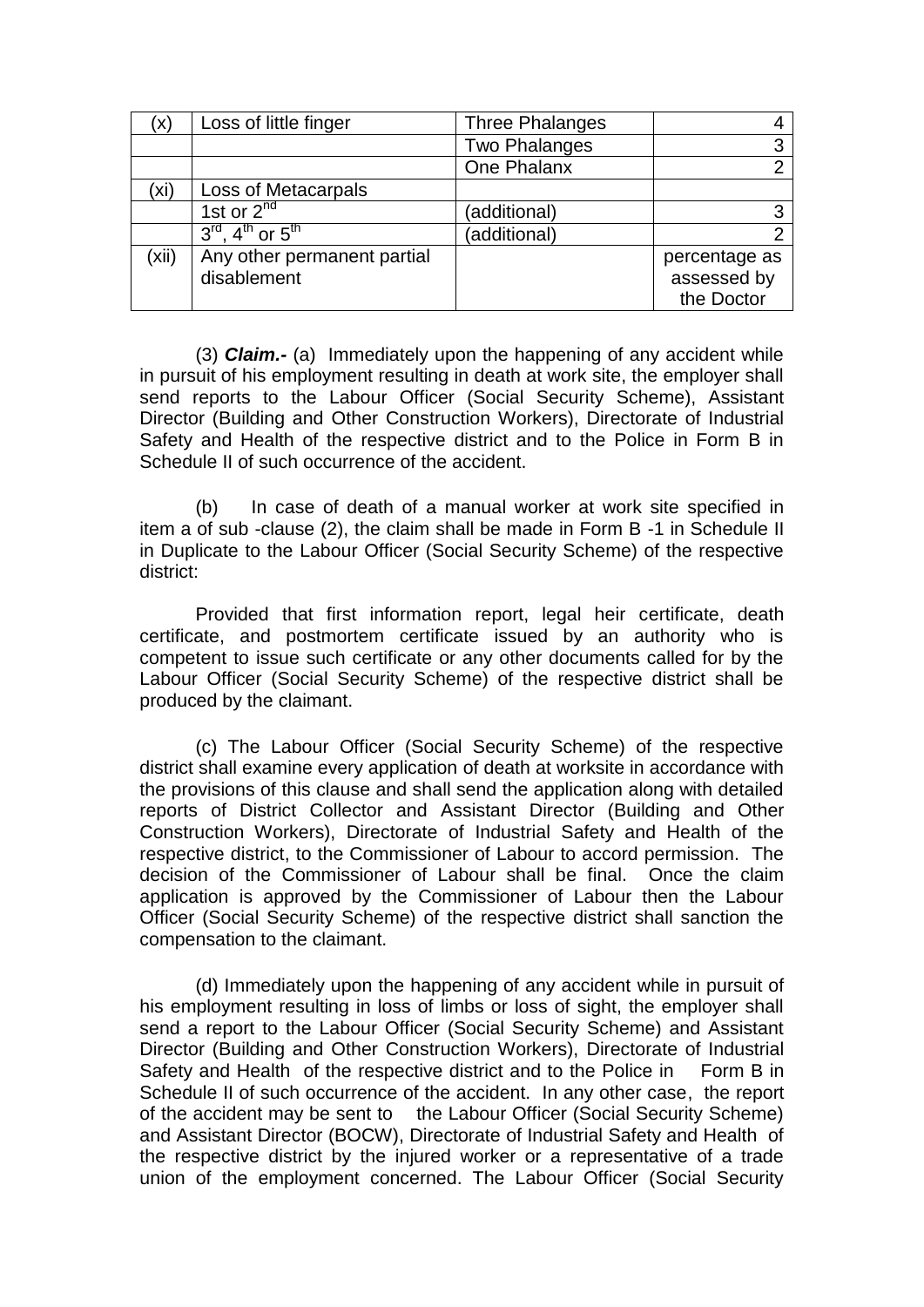Scheme) and Assistant Director (Building and Other Construction Workers), Directorate of Industrial Safety and Health of the respective district shall investigate the accident occurred, in the work place either on the report of the accident received from the employer or injured worker or a representative of a trade union of the employment concerned.

(e) In case of loss of limbs or loss of eyesight specified in items (b) to (e) of sub-clause (2), the claim shall be made by the manual worker concerned in Form B-1 in Schedule II, in duplicate to the Labour Officer (Social Security Scheme) of the respective district:

Provided that the claimant should produce First Information Report, discharge summary, medical certificate, disability certificate with percentage of disability issued by a medical officer not below the rank of a Civil Assistant Surgeon or by a Government Medical Officer who treated the claimant.

(f) The Labour Officer (Social Security Scheme) of the respective district shall, after due verification sanction the compensation to the claimant.

**11 A. Personal Accident Relief for the accidents other than work site.-** (1) All registered manual workers when met with an accident outside the work place resulting in death, their nominees are eligible for Personal Accident Relief of Rs.1,00,000/-.

*Explanation.-* For the purpose of this clause, "accident" does not include any intentional self injury, suicide, attempted suicide, injury caused while under the influence of intoxicating liquor or drugs or caused by insanity or resulting from the commission of any breach of the law, or rules, regulations or instructions applicable, from time to time.

(2) Claim.- (a) Immediately upon the happening of any accident outside the work place resulting in death, the report of the accident may be sent to the Labour Officer (Social Security Scheme) of the respective district by the nominee of the deceased worker or a representative of a trade union of the employment concerned. The Labour Officer (Social Security Scheme) of the respective district shall investigate the accident occurred on the report of the accident received from the nominee of the deceased worker or a representative of a trade union of the employment concerned.

(b) In case of death of registered manual workers outside the work place the claim shall be made by the nominee in Form C in Schedule II, in duplicate to the Labour Officer (Social Security Scheme) of the respective district:

Provided that first information report, legal heir certificate, death certificate, and postmortem certificate issued by an authority who is competent to issue such certificate or any other documents called for by the Labour Officer (Social Security Scheme) of the respective district shall be produced by the claimant. If there is delay for more than thirty days in getting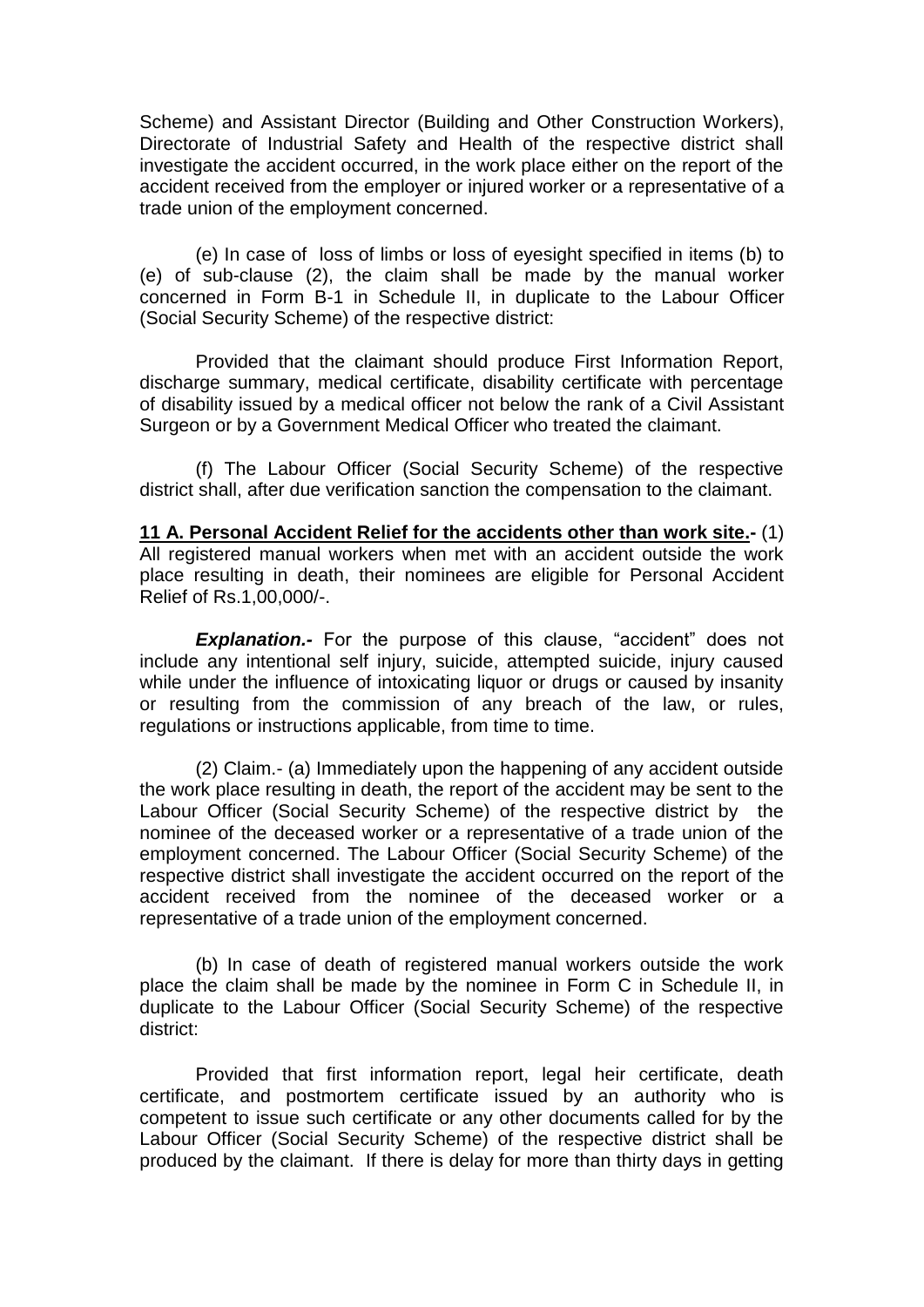the post-mortem certificate, the certificate given by the Tahsildar in this regard shall be produced.

(c) The Labour Officer (Social Security Scheme) of the respective district shall, after due verification, sanction the compensation to the nominee.".

(2) In SCHEDULE II,-

(i) in FORM B,-

 (a) for the expression "See clause 11(3) (a)", the expression, "See clause 11(3) (a) and (b)" shall be substituted;

 (b) after the expression, "The Inspector / Sub-Inspector of Police ----------------," the expression "/The Assistant Director of Industrial Safety and Health (BOCW)", ----------------------, " shall be added;

(ii) in FORM-C,-

 (a) for the expression "See clause 11(3) (b)", the expression, "See clause 11 A  $(2)$  (b)" shall be substituted;

 (b) in item 7, the expression "in FORM-B as per clause 11(3) (a)" shall be omitted;

 (iii) Before FORM – C as so amended, the following FORM shall be inserted, namely:-

#### **"FORM B-1**

[*See* clause 11(3) (b) and (e)]

## **APPLICATION FOR PAYMENT OF COMPENSATION FOR ACCIDENTAL DEATH/ DISABILITY AT WORK SITE**

To

The Labour Officer ( Social Security Scheme ) ……………….. district.

| 1. | (a) Name of the manual worker<br>(b)Address (in full) |  |
|----|-------------------------------------------------------|--|
|    | (on the date of death/ disability)                    |  |
|    | (c) Age                                               |  |
|    | (d) Occupation                                        |  |
|    |                                                       |  |
| 2. | (a) Area                                              |  |
|    | (b) Place                                             |  |
|    | (c)Taluk                                              |  |
|    | (d) District                                          |  |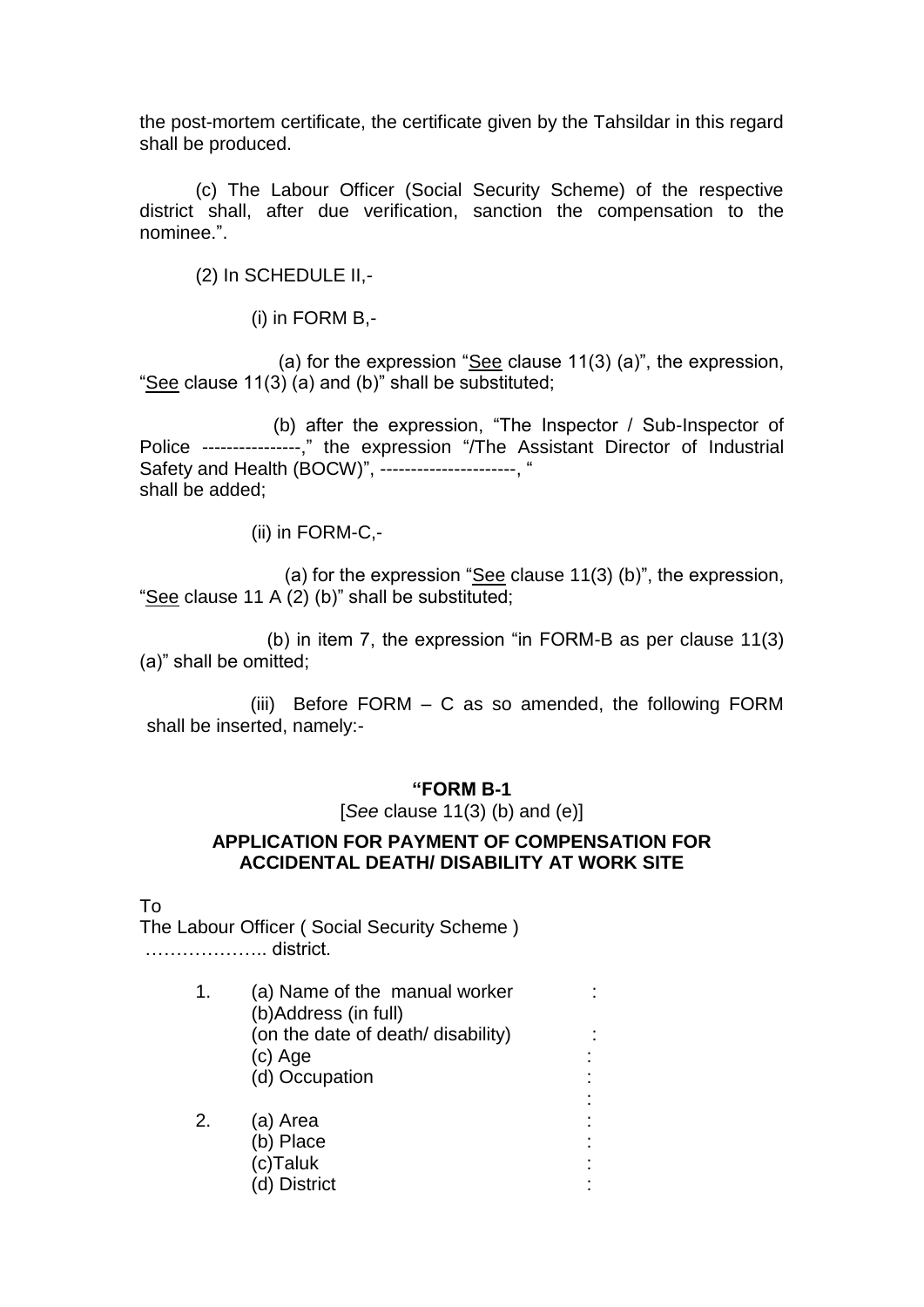| 3. | (a) Name of the claimant/nominee<br>(b) Relationship with the deceased worker<br>(in the case of accidental death only)<br>(c) Age of the claimant/nominee<br>(d) Address in full (with PIN Code No.)                                                                                                                      |  |  |
|----|----------------------------------------------------------------------------------------------------------------------------------------------------------------------------------------------------------------------------------------------------------------------------------------------------------------------------|--|--|
| 4. | Date and time of accident                                                                                                                                                                                                                                                                                                  |  |  |
| 5. | Place of accident (Address in full)                                                                                                                                                                                                                                                                                        |  |  |
| 6. | Whether intimation regarding accident has<br>been given in Form B as per clause<br>$11(3)$ (a) and (d)                                                                                                                                                                                                                     |  |  |
| 7. | Whether the accident resulted in death/<br>loss of limb/loss of eye sight/partial injury?                                                                                                                                                                                                                                  |  |  |
| 8. | In the case of accidental disability, a<br>certificate from a Civil Surgeon of the<br>Government Hospital indicating the<br>percentage of disability due to accident<br>with details should be obtained and<br>enclosed in original.                                                                                       |  |  |
| 9. | (i) Date and time of death (in the case of<br>accidental death)                                                                                                                                                                                                                                                            |  |  |
|    | (ii) Attested copy of First Information<br>Report from the Police Station nearer<br>to the place of accident to be enclosed<br>(iii) Post-Mortem Certificate should be<br>enclosed in original<br>(iv) Death Certificate should be<br>enclosed in original<br>(v) Legal heir certificate should be<br>enclosed in original |  |  |

Signature of the claimant/nominee

# **DECLARATION BY THE CLAIMANT\*\***

 I hereby declare that the particulars furnished above are correct and true to the best of my knowledge. In the event of any of the information given above is ultimately found to be false, I hereby agree to refund in full the amount received as assistance for accidental death/disability. I also hereby declare that I have not received similar benefit by claim in any other Welfare